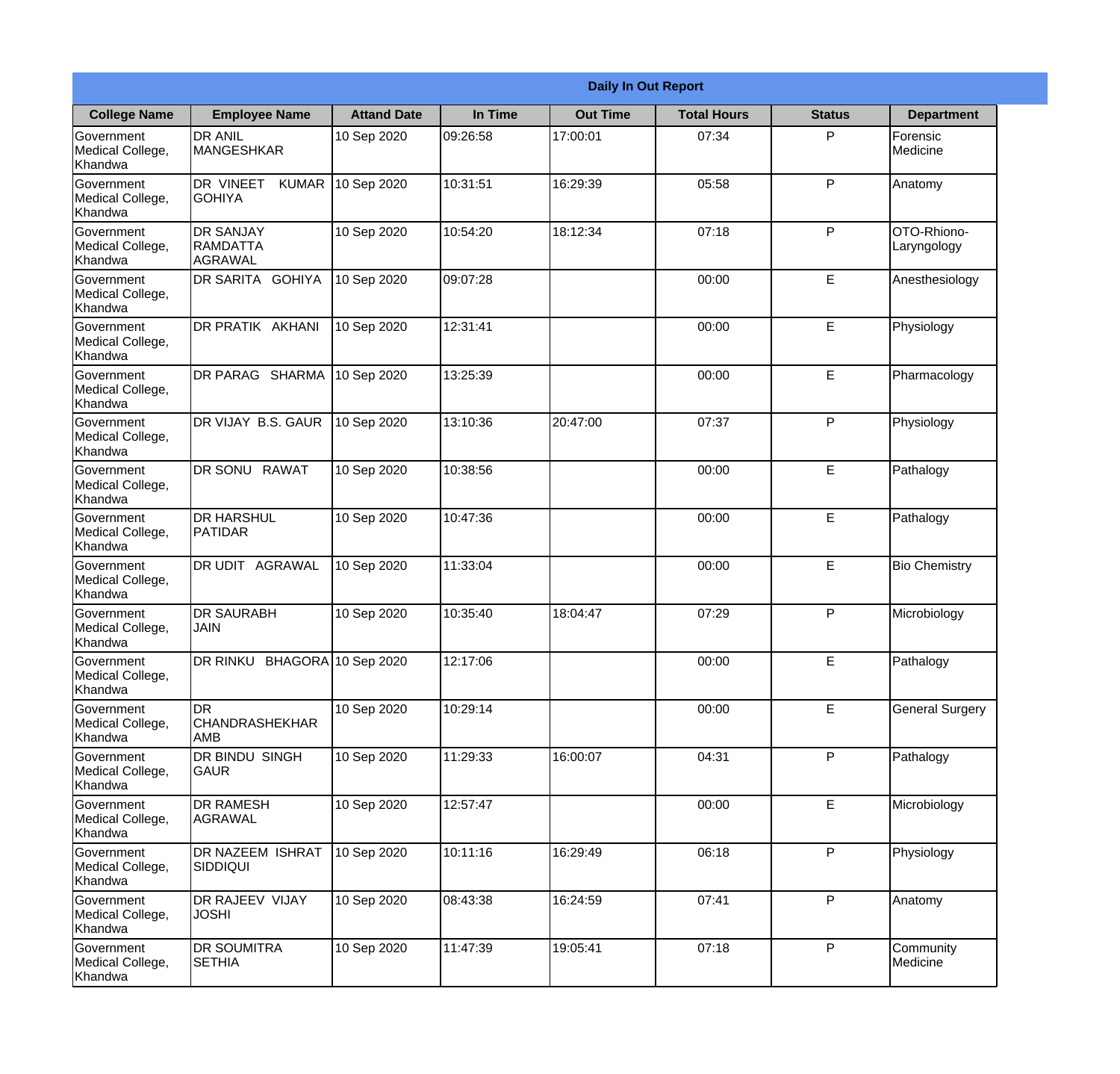| <b>Designation</b>                  | <b>Category</b> |
|-------------------------------------|-----------------|
| Assistant Professor   Para Clinical |                 |
| Professor                           | Non Clinical    |
| Professor                           | Clinical        |
| Professor                           | Clinical        |
| <b>Assistant Professor</b>          | Non Clinical    |
| Professor                           | Para Clinical   |
| Associate Professor Non Clinical    |                 |
| Demonstrator/Tutor   Para Clinical  |                 |
| Assistant Professor   Para Clinical |                 |
| Associate Professor Non Clinical    |                 |
| Associate Professor   Para Clinical |                 |
| Assistant Professor   Para Clinical |                 |
| Assistant Professor   Clinical      |                 |
| Associate Professor Para Clinical   |                 |
| Assistant Professor                 | Para Clinical   |
| Professor                           | Non Clinical    |
| <b>Assistant Professor</b>          | Non Clinical    |
| Assistant Professor   Para Clinical |                 |

## **Daily In Out Report**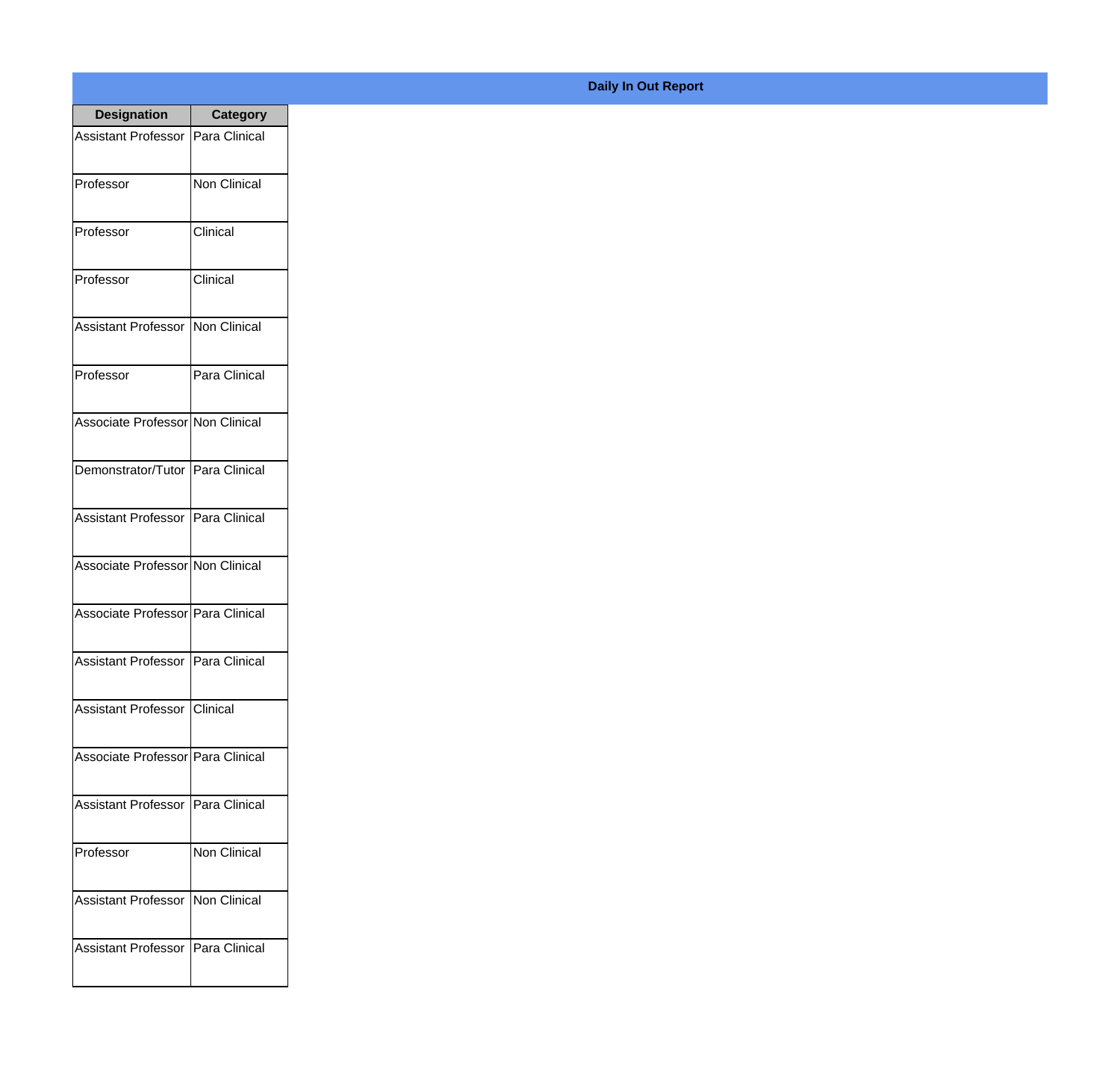|                                                         |                                                       |             |          |          | <b>Daily In Out Report</b> |              |                         |
|---------------------------------------------------------|-------------------------------------------------------|-------------|----------|----------|----------------------------|--------------|-------------------------|
| <b>Government</b><br>Medical College,<br>Khandwa        | DR RASHMI YADAV                                       | 10 Sep 2020 | 09:52:43 |          | 00:00                      | E            | Community<br>Medicine   |
| <b>Government</b><br>Medical College,<br>Khandwa        | <b>MR PIYUSH KUMAR</b><br><b>MISHRA</b>               | 10 Sep 2020 | 10:46:25 |          | 00:00                      | E            | Community<br>Medicine   |
| <b>Government</b><br>Medical College,<br>Khandwa        | DR SACHIN PARMAR 10 Sep 2020                          |             | 10:52:37 | 19:47:58 | 08:55                      | P            | Community<br>Medicine   |
| <b>Government</b><br>Medical College,<br>Khandwa        | DR PRAMILA VERMA 10 Sep 2020                          |             | 10:43:49 |          | 00:00                      | E            | Paediatrics             |
| Government<br>Medical College,<br>Khandwa               | DR MANOJ BALKE                                        | 10 Sep 2020 | 09:13:13 |          | 00:00                      | E            | Ophthalmology           |
| <b>Government</b><br>Medical College,<br><b>Khandwa</b> | <b>DR SIDDHARTH</b><br>BANODE                         | 10 Sep 2020 | 09:15:03 | 16:57:27 | 07:42                      | P            | Pharmacology            |
| Government<br>Medical College,<br>Khandwa               | <b>DR CHANDNI</b><br>KAROLE                           | 10 Sep 2020 | 09:36:37 |          | 00:00                      | E            | Ophthalmology           |
| Government<br>Medical College,<br>Khandwa               | <b>DR PRIYA KAPOOR</b><br>KAPOOR                      | 10 Sep 2020 | 10:38:08 |          | 00:00                      | E            | Pathalogy               |
| Government<br>Medical College,<br>Khandwa               | <b>DR SAPNA</b><br><b>MAHESHRAM</b>                   | 10 Sep 2020 | 10:44:16 | 18:08:27 | 07:24                      | $\mathsf{P}$ | Community<br>Medicine   |
| <b>Government</b><br>Medical College,<br>Khandwa        | <b>DR SEEMA</b><br><b>SUDHAKARRAO</b><br><b>SUTAY</b> | 10 Sep 2020 | 15:34:31 |          | 00:00                      | E            | Forensic<br>Medicine    |
| <b>Government</b><br>Medical College,<br>Khandwa        | <b>DR RAKESH SINGH</b><br><b>HAZARI</b>               | 10 Sep 2020 | 16:28:41 |          | 00:00                      | E            | Pathalogy               |
| Government<br>Medical College,<br>Khandwa               | <b>DR ANANT</b><br><b>TUKARAM PAWAR</b>               | 10 Sep 2020 | 11:11:07 | 19:16:00 | 08:05                      | P            | Community<br>Medicine   |
| <b>Government</b><br>Medical College,<br>Khandwa        | DR SHAIKH M.KHALIQ 10 Sep 2020                        |             | 10:54:53 |          | 00:00                      | E            | <b>Bio Chemistry</b>    |
| Government<br>Medical College,<br>Khandwa               | DR AJAY GANGJI                                        | 10 Sep 2020 | 11:20:47 |          | 00:00                      | $\mathsf E$  | <b>General Surgery</b>  |
| Government<br>Medical College,<br>Khandwa               | <b>DR RANJEET</b><br><b>BADOLE</b>                    | 10 Sep 2020 | 16:52:41 |          | 00:00                      | E            | <b>General Medicine</b> |
| Government<br>Medical College,<br>Khandwa               | <b>DR ASHOK</b><br><b>BHAUSAHEB NAJAN</b>             | 10 Sep 2020 | 10:41:22 |          | 00:00                      | E            | Forensic<br>Medicine    |
| Government<br>Medical College,<br>Khandwa               | <b>DR PRIYESH</b><br><b>MARSKOLE</b>                  | 10 Sep 2020 | 13:45:33 |          | 00:00                      | E            | Community<br>Medicine   |
| Government<br>Medical College,<br>Khandwa               | <b>DR SANGEETA</b><br><b>CHINCHOLE</b>                | 10 Sep 2020 | 10:19:29 |          | 00:00                      | E            | Physiology              |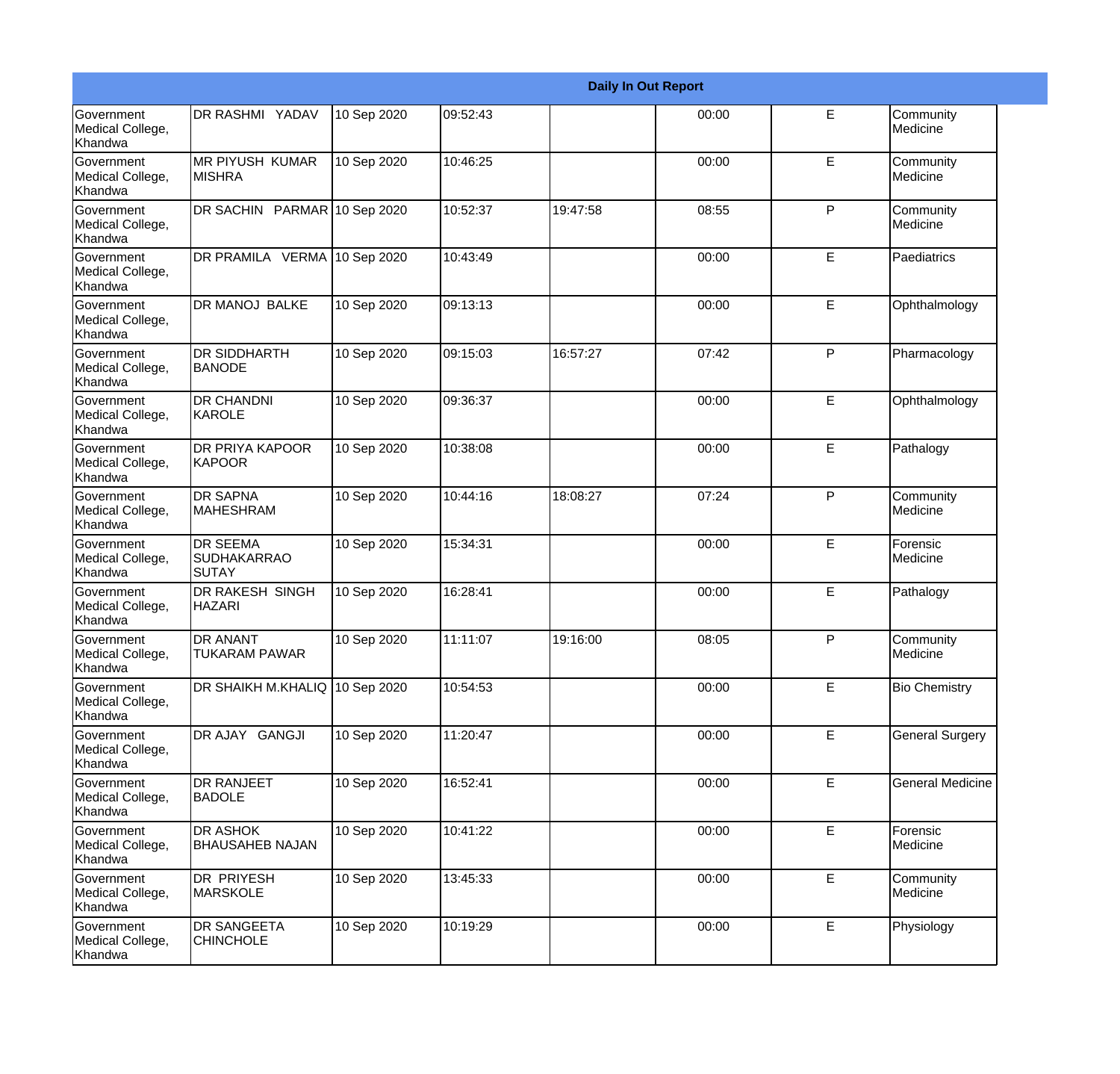| Assistant Professor   Para Clinical |               |
|-------------------------------------|---------------|
| Statistician                        | Para Clinical |
|                                     |               |
| Assistant Professor   Para Clinical |               |
| Professor                           | Clinical      |
| Assistant Professor Clinical        |               |
| Associate Professor   Para Clinical |               |
| Assistant Professor Clinical        |               |
| Demonstrator/Tutor Para Clinical    |               |
| Associate Professor Para Clinical   |               |
| Professor                           | Para Clinical |
|                                     |               |
| Professor                           | Para Clinical |
| Professor                           | Para Clinical |
| Professor                           | Non Clinical  |
| Professor                           | Clinical      |
| Assistant Professor Clinical        |               |
| Associate Professor Para Clinical   |               |
| Associate Professor Para Clinical   |               |
| Demonstrator/Tutor   Non Clinical   |               |
|                                     |               |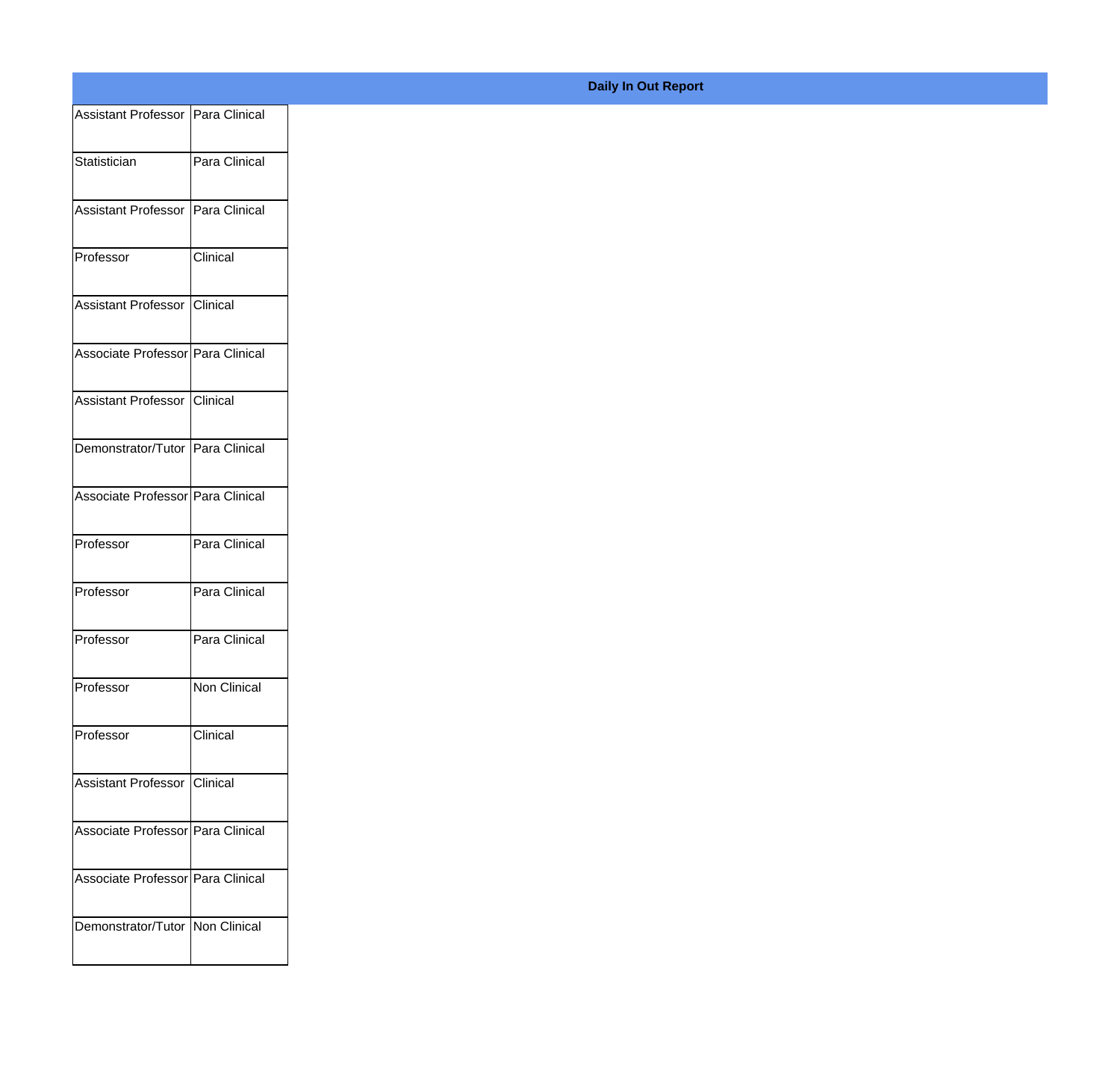|                                                   |                                       |             |          |          | <b>Daily In Out Report</b> |    |                             |
|---------------------------------------------------|---------------------------------------|-------------|----------|----------|----------------------------|----|-----------------------------|
| Government<br>Medical College,<br>lKhandwa        | DR NEERAJ KUMAR                       | 10 Sep 2020 | 09:49:24 |          | 00:00                      | E. | Dentisry                    |
| Government<br>Medical College,<br>Khandwa         | DR SUNIL BAJOLIYA                     | 10 Sep 2020 | 09:41:36 |          | 00:00                      | E  | OTO-Rhiono-<br>Laryngology  |
| Government<br>Medical College,<br>Khandwa         | DR NISHA MANDLOI<br>PANWAR            | 10 Sep 2020 | 09:47:26 |          | 00:00                      | E  | Obstetrics &<br>Gynaecology |
| <b>Government</b><br>Medical College,<br>lKhandwa | <b>DR SATISH</b><br><b>CHANDEL</b>    | 10 Sep 2020 | 11:11:58 |          | 00:00                      | E  | Pharmacology                |
| Government<br>Medical College,<br>Khandwa         | <b>DR MUKTESHWARI</b><br><b>GUPTA</b> | 10 Sep 2020 | 11:17:27 |          | 00:00                      | E  | Pharmacology                |
| Government<br>Medical College,<br>Khandwa         | DR YASHPAL RAY                        | 10 Sep 2020 | 18:02:44 |          | 00:00                      | E. | Anatomy                     |
| <b>Sovernment</b><br>Medical College,<br>Khandwa  | <b>DR DEEPIKA</b><br><b>PANWAR</b>    | 10 Sep 2020 | 10:29:27 | 17:43:00 | 07:14                      | P  | <b>Bio Chemistry</b>        |
| Government<br>Medical College,<br>Khandwa         | <b>MOHIT GARG</b>                     | 10 Sep 2020 | 10:15:46 |          | 00:00                      | E  | <b>General Medicine</b>     |